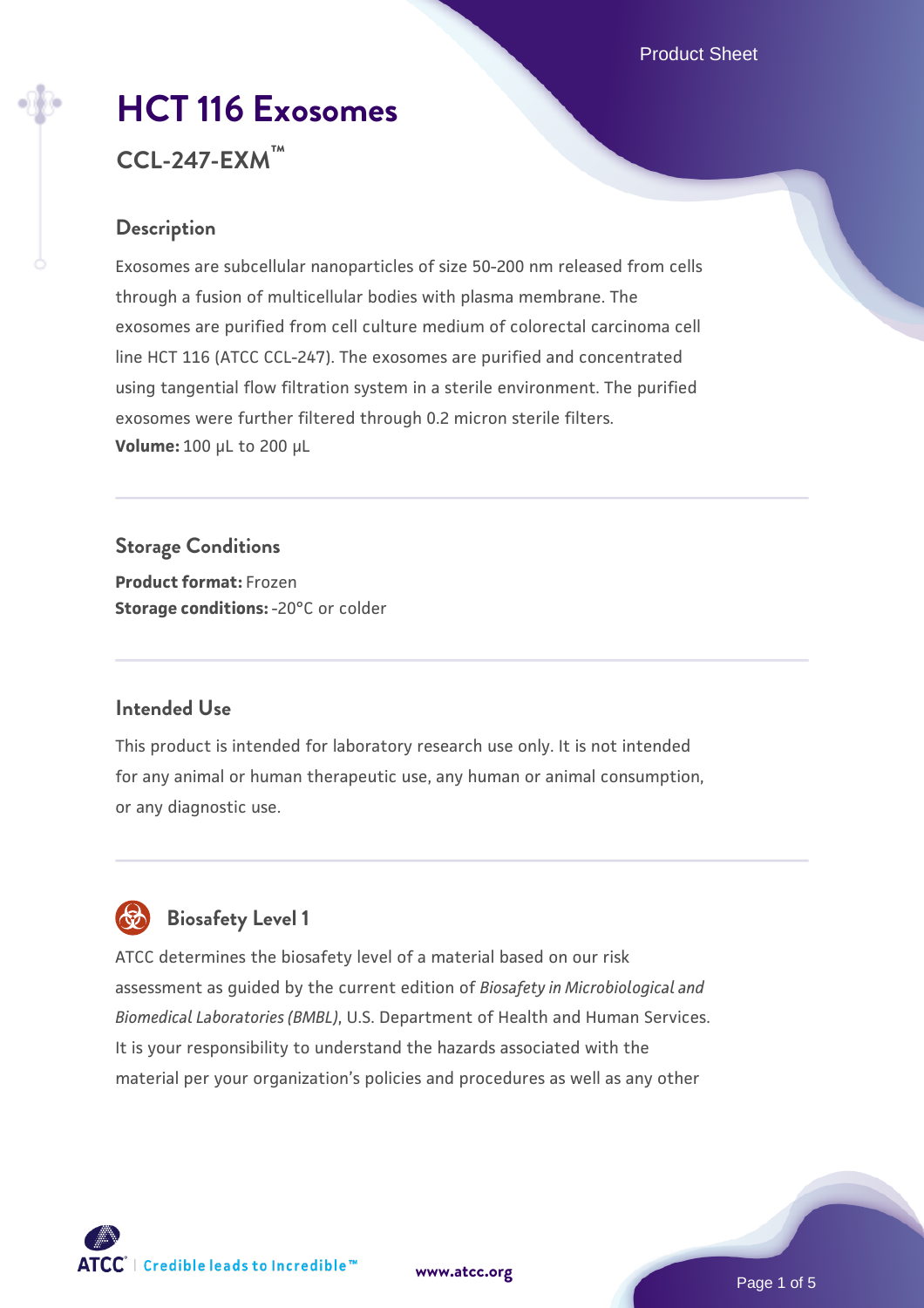#### **[HCT 116 Exosomes](https://www.atcc.org/products/ccl-247-exm) Product Sheet CCL-247-EXM**

applicable regulations as enforced by your local or national agencies.

## **Certificate of Analysis**

For batch-specific test results, refer to the applicable certificate of analysis that can be found at www.atcc.org.

## **Handling Procedures**

#### **Preparation of Exosomes:**

- **1.** Thaw in ice.
- **2.** Mix by pipetting up and down.
- **3.** Create multiple aliquots for use and avoid freeze thaw.

#### **Material Citation**

If use of this material results in a scientific publication, please cite the material in the following manner: HCT 116 Exosomes (ATCC CCL-247-EXM)

#### **References**

References and other information relating to this material are available at www.atcc.org.

### **Warranty**

The product is provided 'AS IS' and the viability of ATCC® products is

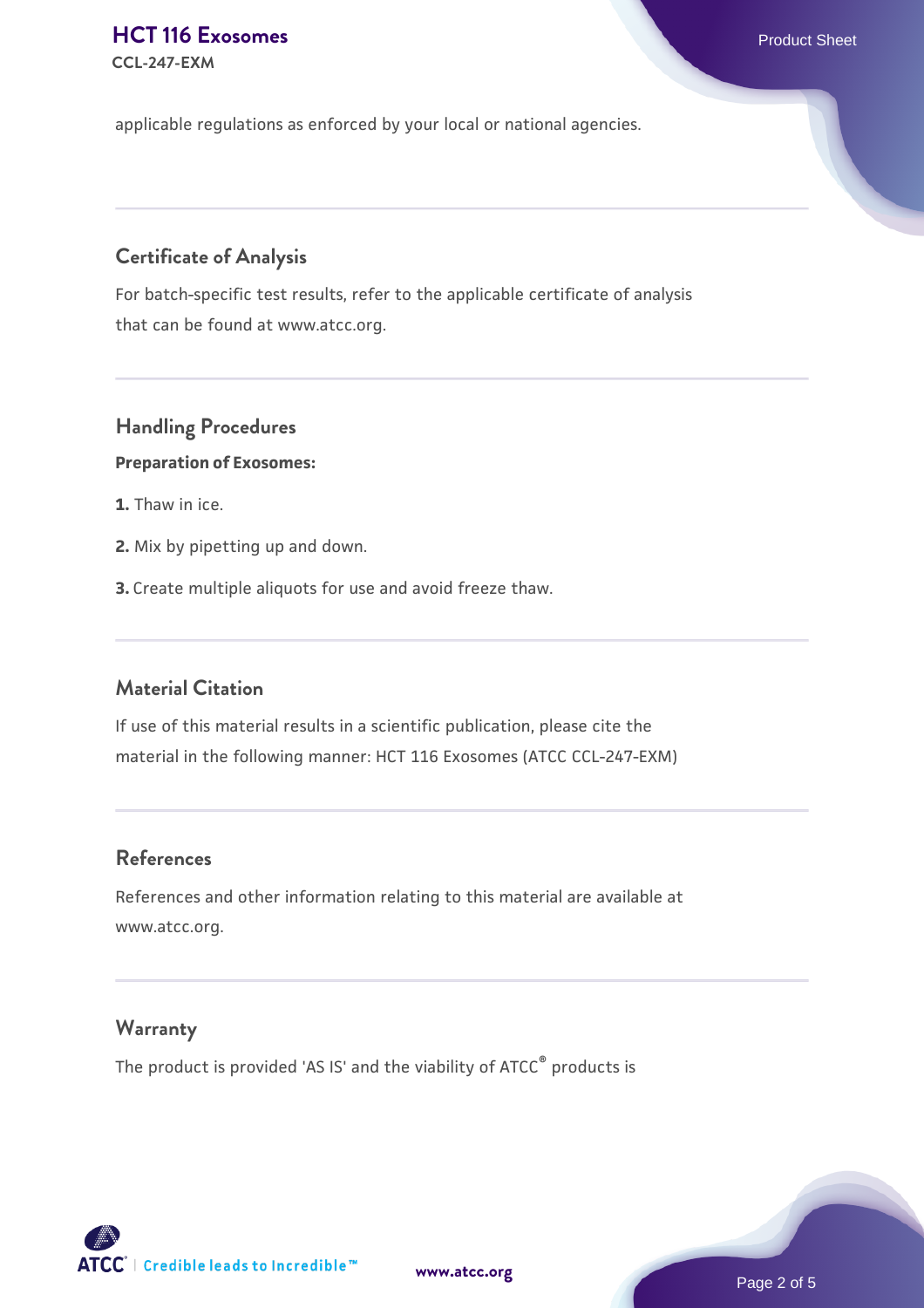warranted for 30 days from the date of shipment, provided that the customer has stored and handled the product according to the information included on the product information sheet, website, and Certificate of Analysis. For living cultures, ATCC lists the media formulation and reagents that have been found to be effective for the product. While other unspecified media and reagents may also produce satisfactory results, a change in the ATCC and/or depositor-recommended protocols may affect the recovery, growth, and/or function of the product. If an alternative medium formulation or reagent is used, the ATCC warranty for viability is no longer valid. Except as expressly set forth herein, no other warranties of any kind are provided, express or implied, including, but not limited to, any implied warranties of merchantability, fitness for a particular purpose, manufacture according to cGMP standards, typicality, safety, accuracy, and/or noninfringement.

#### **Disclaimers**

This product is intended for laboratory research use only. It is not intended for any animal or human therapeutic use, any human or animal consumption, or any diagnostic use. Any proposed commercial use is prohibited without a license from ATCC.

While ATCC uses reasonable efforts to include accurate and up-to-date information on this product sheet, ATCC makes no warranties or representations as to its accuracy. Citations from scientific literature and patents are provided for informational purposes only. ATCC does not warrant that such information has been confirmed to be accurate or complete and the customer bears the sole responsibility of confirming the accuracy and completeness of any such information.

This product is sent on the condition that the customer is responsible for and assumes all risk and responsibility in connection with the receipt, handling, storage, disposal, and use of the ATCC product including without limitation taking all appropriate safety and handling precautions to minimize health or



**[www.atcc.org](http://www.atcc.org)**

Page 3 of 5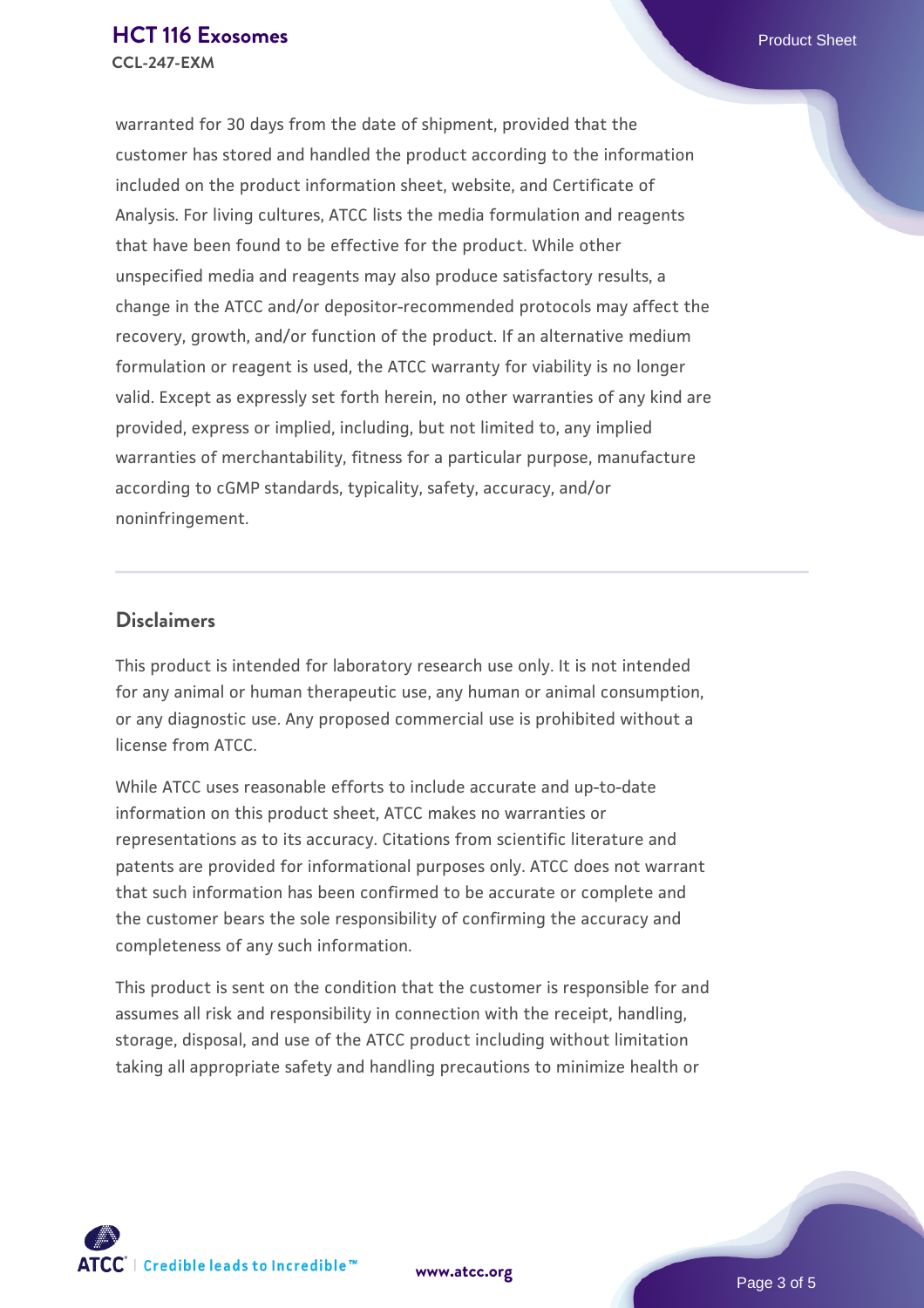environmental risk. As a condition of receiving the material, the customer agrees that any activity undertaken with the ATCC product and any progeny or modifications will be conducted in compliance with all applicable laws, regulations, and guidelines. This product is provided 'AS IS' with no representations or warranties whatsoever except as expressly set forth herein and in no event shall ATCC, its parents, subsidiaries, directors, officers, agents, employees, assigns, successors, and affiliates be liable for indirect, special, incidental, or consequential damages of any kind in connection with or arising out of the customer's use of the product. While reasonable effort is made to ensure authenticity and reliability of materials on deposit, ATCC is not liable for damages arising from the misidentification or misrepresentation of such materials.

Please see the material transfer agreement (MTA) for further details regarding the use of this product. The MTA is available at www.atcc.org.

### **Copyright and Trademark Information**

© ATCC 2021. All rights reserved. ATCC is a registered trademark of the American Type Culture Collection.

#### **Revision**

This information on this document was last updated on 2021-05-19

#### **Contact Information**

ATCC 10801 University Boulevard Manassas, VA 20110-2209 **IISA** US telephone: 800-638-6597